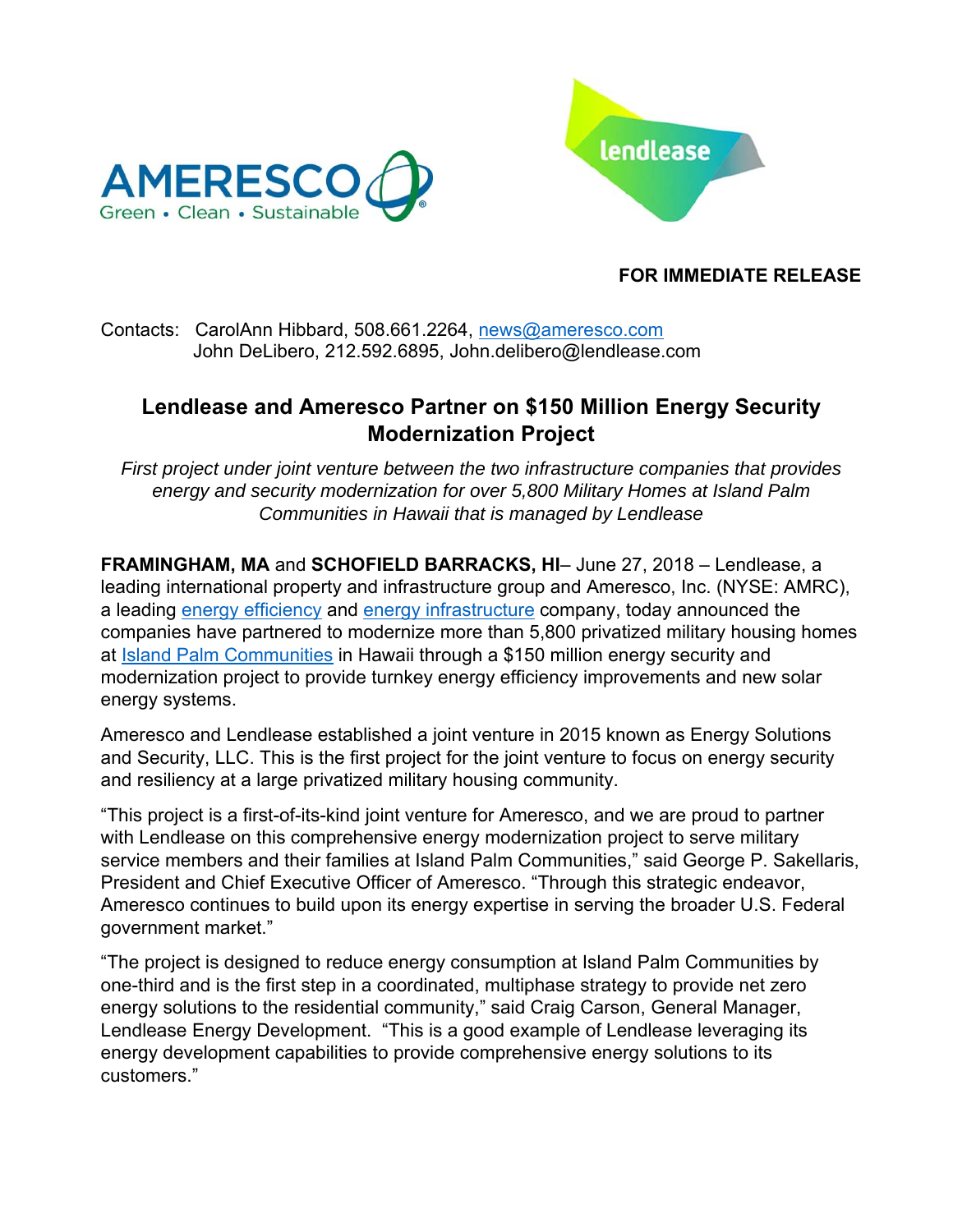A variety of energy efficiency improvements will be made to the homes, including new highly-efficient HVAC systems to improve resident comfort, reduce mechanical outages, and standardize HVAC system type across the portfolio to lower O&M costs. The energy project will also provide housing envelope improvements, weatherization sealing, attic insulation, domestic water conservation, residential and street lighting improvements through LED lighting technology, as well as the installation of 6.1MW of new rooftop solar PV energy systems throughout Island Palm Communities. The additional solar deployment further reduces IPC's net effective portfolio electric rate and carbon footprint by increasing the proportionate use of clean renewable energy and decreasing consumption of gridsupplied power.

Construction will begin in September 2018 and is expected to be completed by August 2021. Island Palm Communities is a partnership between Lendlease and the U.S. Army, and is the largest military residential privatization project awarded by the Army. The project supports the core mission of Island Palm Communities, as well as U.S. Army strategic energy priorities to enhance energy security, reliability and resiliency. Working in close partnership, Lendlease and the U.S. Army both see tremendous value in innovation that provides best-in-class results to the business.

The modernization project is designed after the Energy Savings Performance Contracting (ESPC) model and provides economic and environmental benefits to the long-term sustainability and reliability of Island Palm Communities. The alternatively-financed project allows for immediate upgrades to critical home equipment, such as legacy HVAC systems which need repair and replacement.

### **About Lendlease**

Lendlease is a leading international property and infrastructure group with operations in Australia, Asia, Europe and the Americas. Our vision is to create the best places; places that inspire and enrich the lives of people around the world.

Headquartered in Sydney, Australia, and listed on the Australian Securities Exchange, Lendlease has approximately 12,740 employees internationally.

Our core capabilities are reflected in our operating segments of Development, Construction and Investments. The combination of these three segments provides us with a sustainable competitive advantage and allows us to provide innovative integrated solutions for our customers. www.lendlease.com

## **About Ameresco**

Founded in 2000, Ameresco, Inc. (NYSE:AMRC) is a leading independent provider of comprehensive services, energy efficiency, infrastructure upgrades, asset sustainability and renewable energy solutions for businesses and organizations throughout North America and Europe. Ameresco's sustainability services include upgrades to a facility's energy infrastructure and the development, construction and operation of renewable energy plants. Ameresco has successfully completed energy saving, environmentally responsible projects